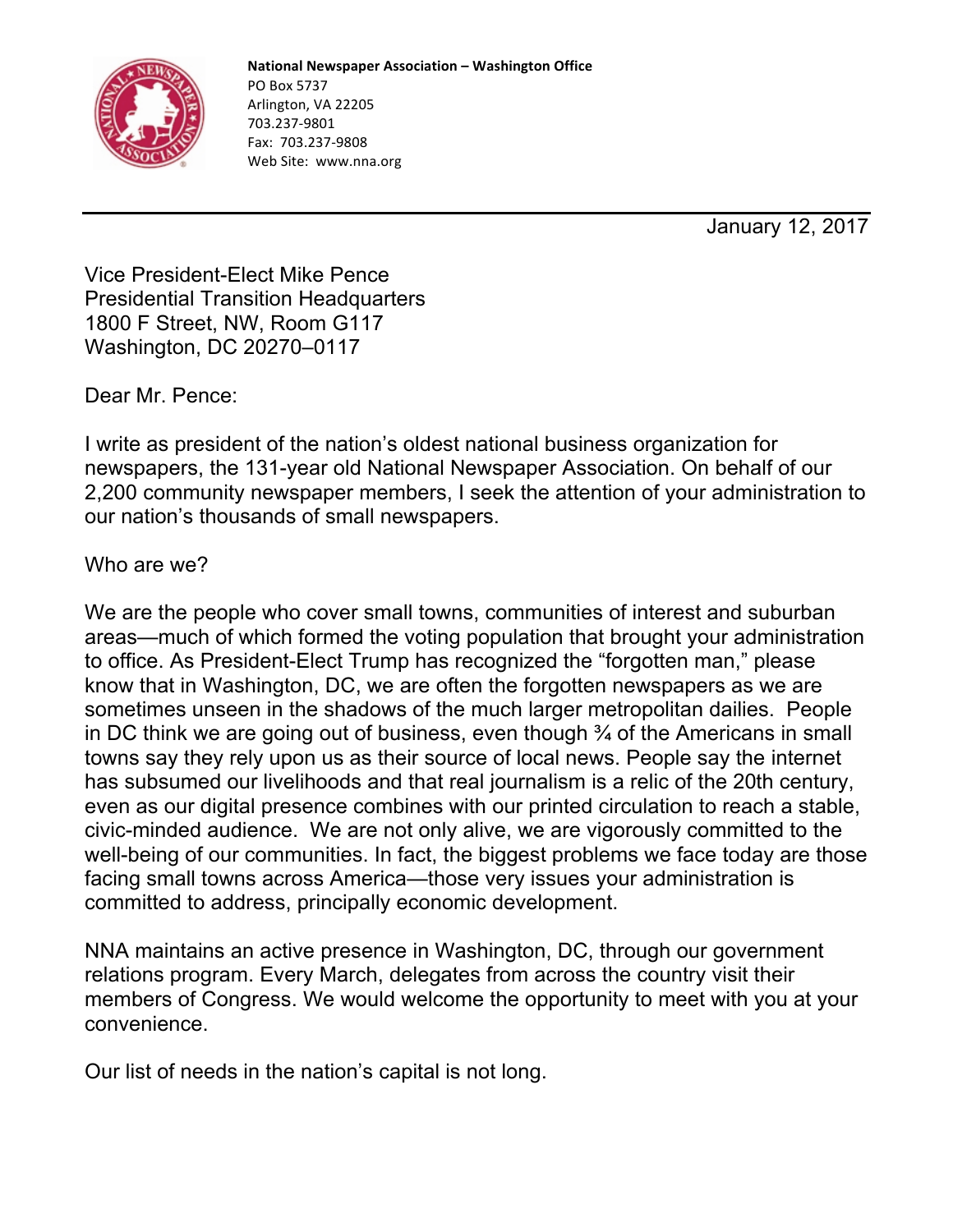- 1) We need a U.S. Postal Service that reaches every home in America reliably and at reasonable cost. Changes at USPS in the past decade have damaged our delivery to subscribers. Postal reform legislation is our top priority in the 115th Congress and the Postal Service quickly needs qualified appointees to its board of governors, of which nine out of nine offices are now vacant.
- 2) We seek fair taxation, with a recognition that passthrough entities such as Subchapter S and LLC corporations are the organizations of choice for most family businesses. As employers and product producers in America's home towns, we should not be taxed as a higher rate than the companies targeted for repatriation in the coming tax reform legislation.
- 3) Our staffs are hard-working journalists, driven by the need to cover news ranging from a prairie fire to a high school football game, the church social to the city council. We are the front line for political accountability. We need the ability to use flex time under the Fair Labor Standards Act so we can compensate our workforce for their overtime by providing needed time off in our slow periods. President Obama's changes to the exempt salary thresholds under the Fair Labor Standards Act took that flexibility away and amounted to a massive overreach when the nation needed a more tailored, sensible approach. We are asking your Labor Department to reconsider the overtime rule with regionally-adjusted levels and reasonable flex time options for small businesses.
- 4) Finally, transparency is always our core mission. We need a strong Freedom of Information Act and a shield law for journalists. As the official record newspapers across America, we also consider public notices a critical component of transparency. Public notices are the critical cogs in the network of local community information and must be part of the federal transparency mandate as well. We provide the four-square framework for valid public notice. We are independent of the government, authenticated in court, archived for the future and accessible for the readers. Our newspapers provide the best and cheapest solution for transparency. Printed notices are placed online by publishers at no taxpayer cost in virtually every community around America. Yet Washington takes the lead, often, in pretending that stashing public information on a government website—whether federal or local—is somehow cheaper, more useful and more accessible. We disagree. We need your administration to recognize that the private sector does the job. Please be our megaphone.

The challenges ahead for your administration and the 115th Congress are substantial. As your team prepares for the year ahead, we look forward to